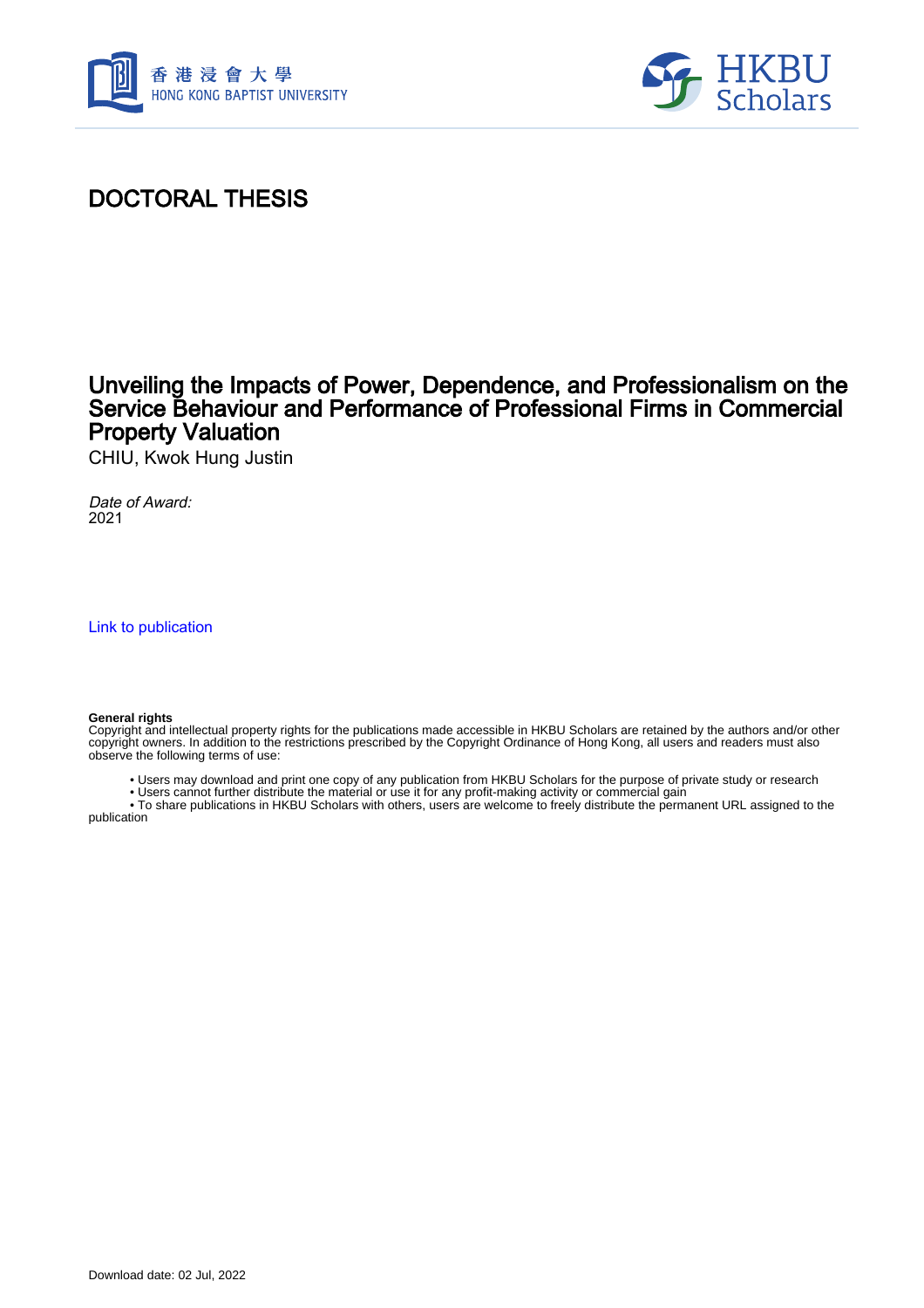#### **ABSTRACT**

Professional service has long been regarded as an academic discipline and has been playing an increasingly important role in service intensive economies like Hong Kong. However, prior studies have paid limited attention to professional service and have rarely articulated and examined what the antecedent factors are and how those factors impact professional firms' behaviour of cooperation and opportunism, which in turn impact on the firms' service performance. While marketing literature offers much knowledge in the buyer–seller relationship between suppliers and customers, there is limited research on the professional-client relationship that reveals the interactive mechanism between the professional firms and client firms in professional service.

With a thorough review of literature on professional service, the power-dependence theory, transaction cost economics, and the enormous amount of empirical studies in the professional and theoretical paradigms, I propose a research model with nine hypotheses that integrate client firms' mediated power, client firms' non-mediated power, and professional service firms' dependence asymmetry as the antecedent factors and moderators to examine their impacts on professional service firms' cooperation, opportunism, and performance. This study will also explicate the extent to which professionalism moderates the relationships (1) between professional firms' cooperation and service performance, and (2) between professional firm's opportunism and service performance.

Using property valuation as the subject of professional service in my study, the objectives of my research are (1) to fill the knowledge dearth in the professional service literature with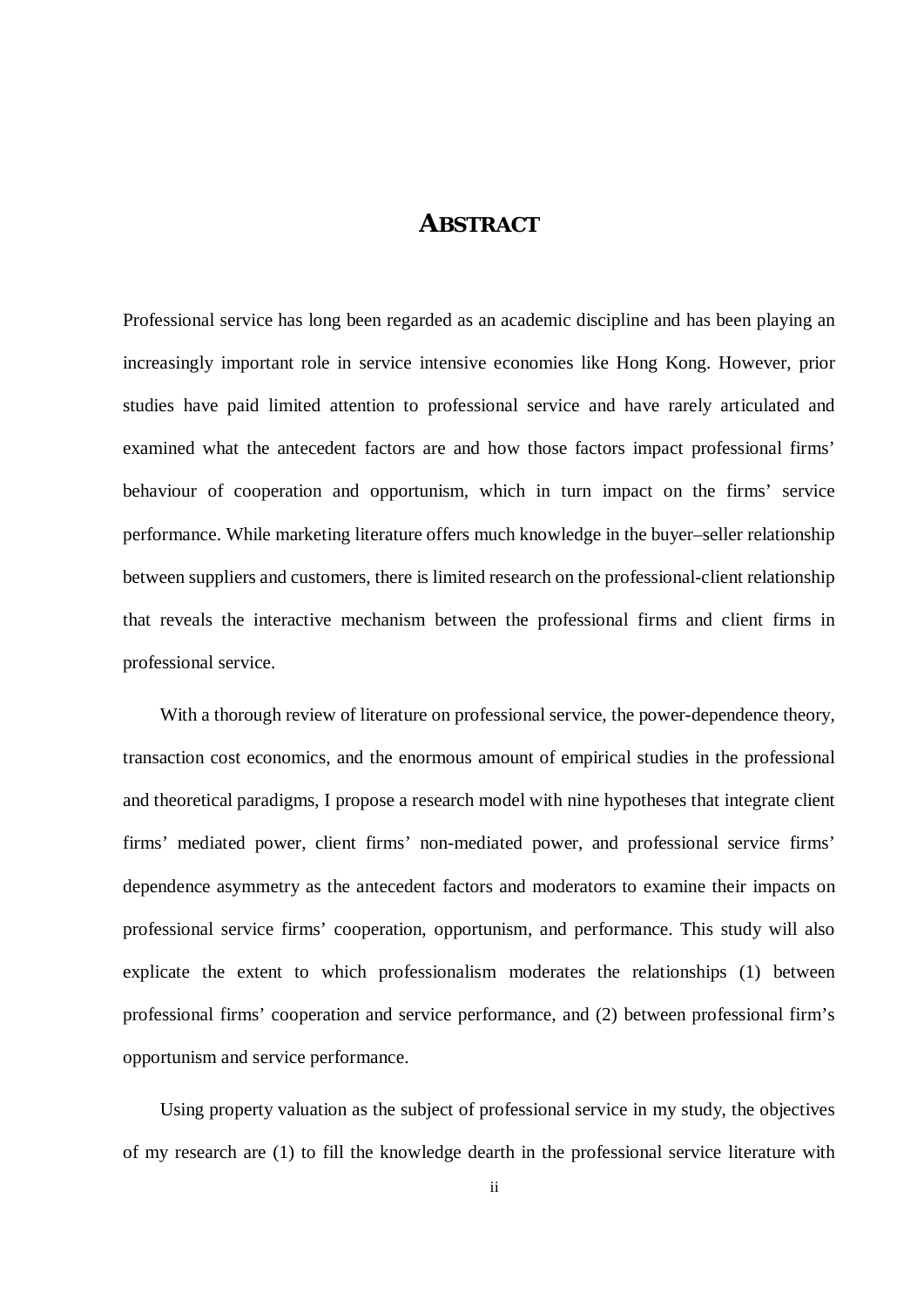empirically justified evidence of professional firms' cooperation, opportunism, and service performance; (2) to unveil the impacts of client firms' mediated power and non-mediated power and valuation firms' dependence asymmetry on the valuation firms' cooperation and opportunism; (3) to examine the extent to which valuation firms' dependence asymmetry moderates the relationships between client firms' non-mediated power and valuation firms' cooperation and between client firms' mediated power and valuation firms' opportunism; (4) to unveil the extent to which valuers' professionalism moderates the relationships between the valuation firms' cooperation and service performance and between the valuation firms' opportunism and service performance; and (5) to make theoretical and practical contributions with significant empirical findings for the discipline of professional service.

Two brainstorming meetings were held with senior valuers in valuation firms and investment managers in property developer firms in Hong Kong. The meetings deepened my understanding of these professional services and confirmed the content validity of measurement items for the constructs in my research model and the questionnaire development. Using the information gained through the meetings, two questionnaires were designed for the respondents of valuers and investment managers. A dyadic survey approach was deployed to administer the surveys and data collection. Finally, 260 matched and useful samples were collected from the respondents.

I conduct a structural equation modeling analyses on my research model with the dataset. The outcomes statistically confirm my research model and significantly support five hypotheses. Specifically, my study found that client firms' non-mediated power and valuation firms' dependence asymmetry had significant impacts on valuation firms' cooperation and opportunism. Valuation firms' dependence asymmetry also had a significant effect on their firms' opportunism. On the other hand, cooperation strongly and significantly mitigated valuation firm's opportunism,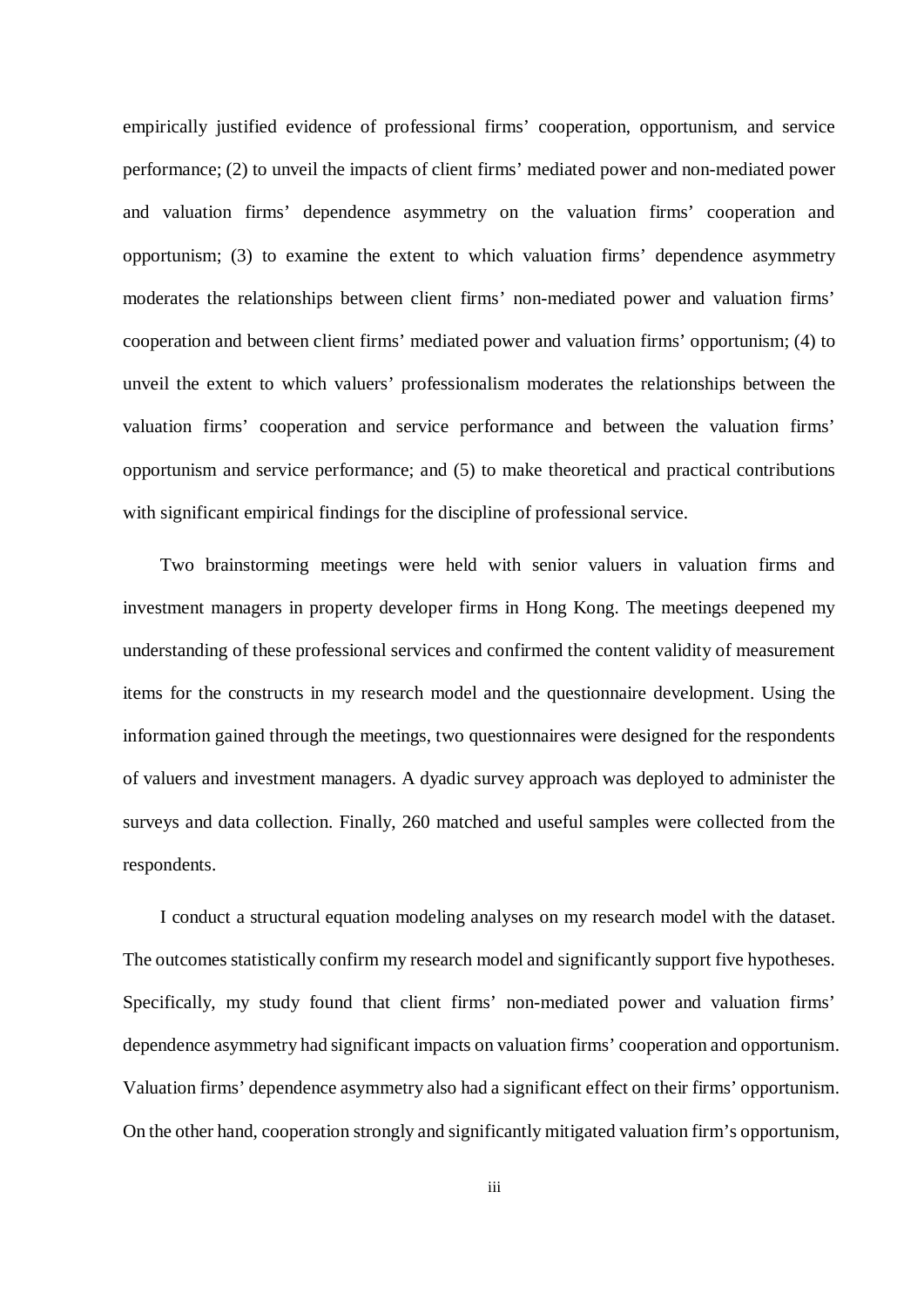and opportunism has a significant and negative influence on valuation firms' service performance. In addition, the outcomes of moderation and post hoc analyses in my research present statistical evidence that professionalism has a significant and positive moderation effect on the relationship between cooperation and service performance, and concurrently, professionalism has a negative and significant moderation effect on the relationship between opportunism and service performance.

The research outcomes and findings have achieved my research objectives, provided answers to my research questions, and made significant theoretical and practical contributions. The findings deepen extant understanding with clear evidence that, in interfirm professional service, client firms' mediated power is not a determinant antecedent, and the power-dependence theory does not have strong explanatory power for predicting interfirm professional service performance. To the contrary, valuation firms' dependence asymmetry significantly determines valuation firms' cooperation and opportunism in professional service. Notably, my distinctive contribution to current knowledge in professional service is the moderation effects of professionalism. It significantly enhances the relationship between cooperation and service performance and simultaneously mitigates the relationship between opportunism and service performance. Overall, my findings unveil the idiosyncratic nature of professional service and contribute to the theory development in the discipline.

Finally, this study paves avenues for further research in professional service. I have suggested a few directions for future studies such as to examine the resource dependence between the professional firms and client firms in order to find more rigorous evidence for theorizing and practicing professional service.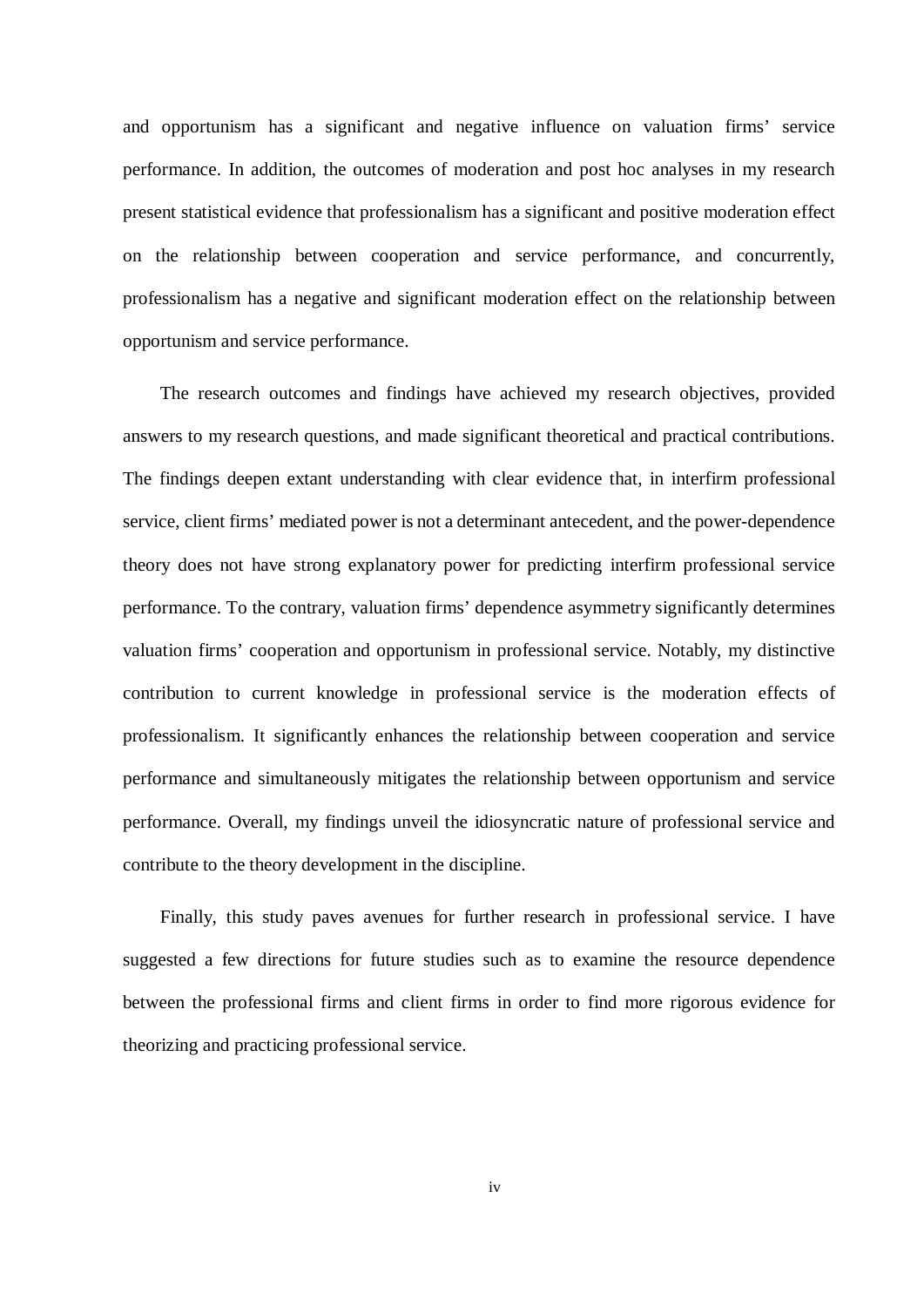# TABLE OF CONTENTS

| <b>CHAPTER</b> |                                                              |
|----------------|--------------------------------------------------------------|
|                |                                                              |
|                |                                                              |
|                |                                                              |
|                |                                                              |
|                |                                                              |
| <b>CHAPTER</b> |                                                              |
|                |                                                              |
|                |                                                              |
|                |                                                              |
| 2.2.1.         |                                                              |
| 2.2.2.         |                                                              |
| 2.2.3.         |                                                              |
| 2.2.4.         |                                                              |
| 2.2.5.         |                                                              |
| 2.2.6.         | The Professional Service of Commercial Property Valuation 28 |
| 2.2.7.         |                                                              |
| 2.2.8.         |                                                              |
|                |                                                              |
| 2.3.1.         |                                                              |
| 2.3.2.         |                                                              |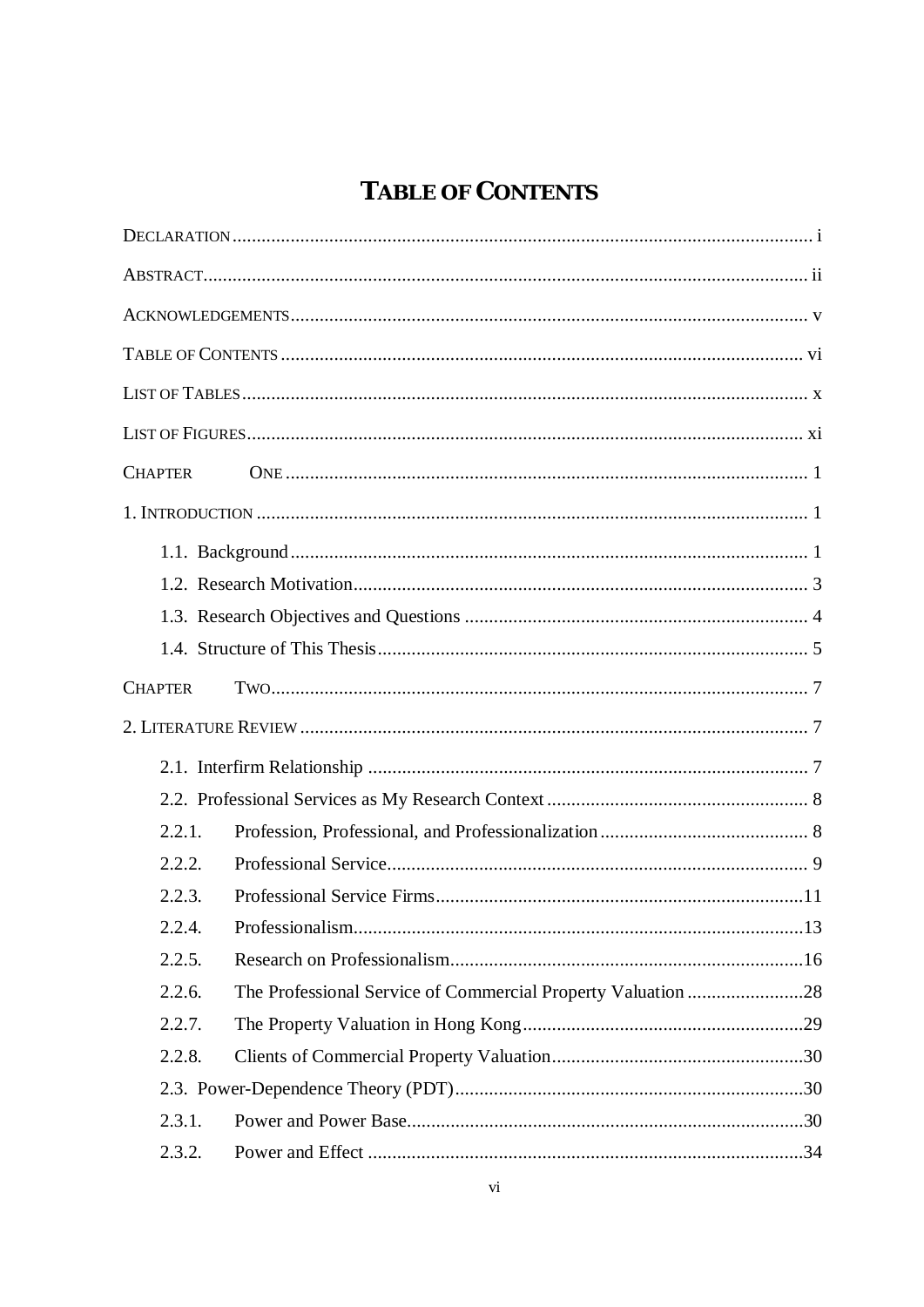| 2.3.3.         |  |
|----------------|--|
| 2.3.4.         |  |
|                |  |
| 2.4.1.         |  |
| 2.4.2.         |  |
| 2.4.3.         |  |
| 2.4.4.         |  |
| 2.4.5.         |  |
| <b>CHAPTER</b> |  |
|                |  |
|                |  |
|                |  |
| 3.2.1.         |  |
| 3.2.2.         |  |
| 3.2.3.         |  |
| 3.2.4.         |  |
| 3.2.5.         |  |
| 3.2.6.         |  |
| 3.2.7.         |  |
| <b>CHAPTER</b> |  |
|                |  |
|                |  |
|                |  |
| 4.2.1.         |  |
| 4.2.2.         |  |
| 4.2.3.         |  |
| 4.2.4.         |  |
| 4.2.5.         |  |
|                |  |
| 4.3.1.         |  |
| 4.3.2.         |  |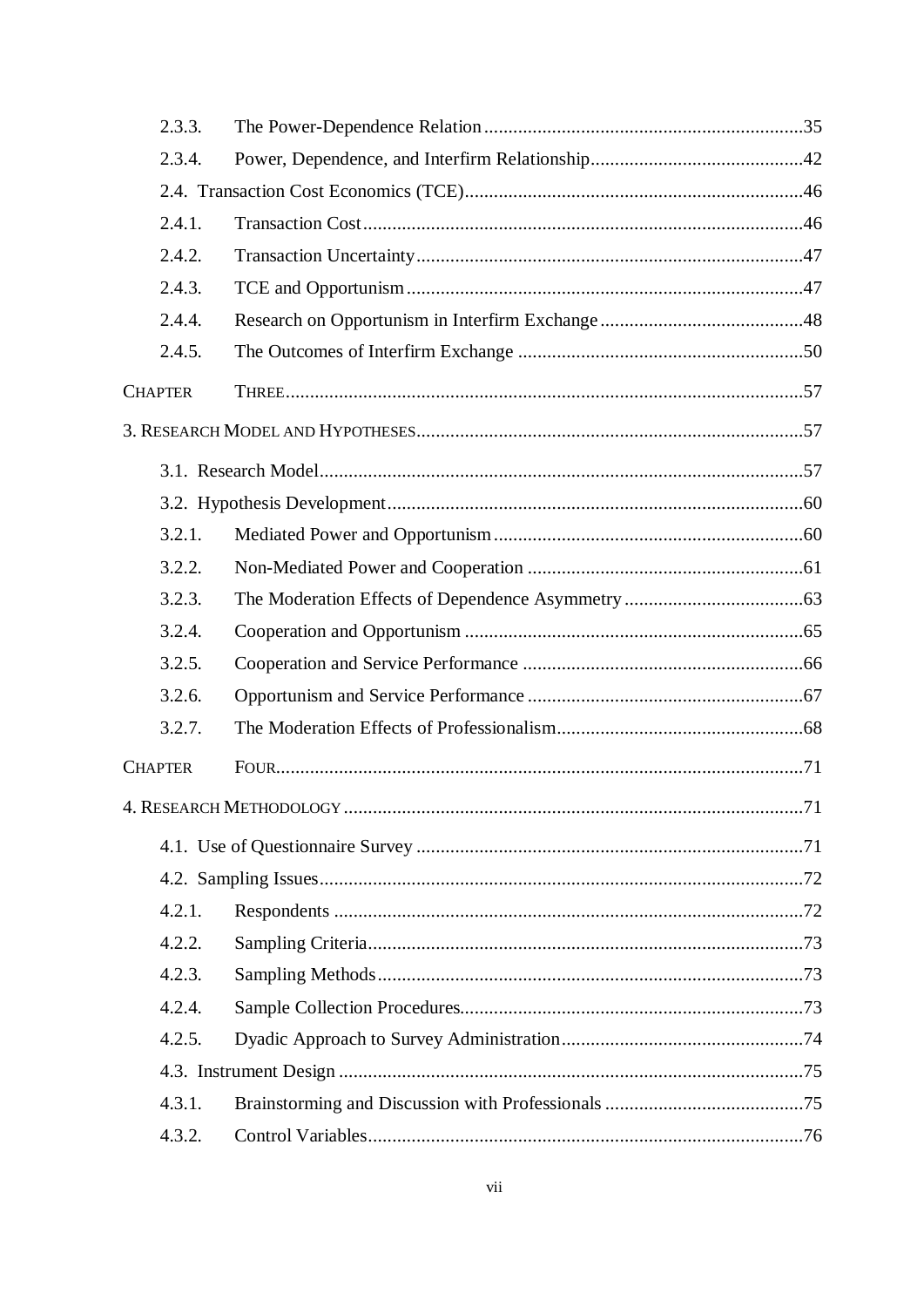|  | 4.3.3.                                                                    |                                                                         |  |
|--|---------------------------------------------------------------------------|-------------------------------------------------------------------------|--|
|  | <b>CHAPTER</b>                                                            |                                                                         |  |
|  |                                                                           |                                                                         |  |
|  |                                                                           |                                                                         |  |
|  |                                                                           |                                                                         |  |
|  |                                                                           |                                                                         |  |
|  |                                                                           |                                                                         |  |
|  |                                                                           | 5.5. The Descriptive Analysis of Observable Variables and Constructs 93 |  |
|  |                                                                           |                                                                         |  |
|  | 5.6.1.                                                                    |                                                                         |  |
|  | 5.6.2.                                                                    |                                                                         |  |
|  |                                                                           |                                                                         |  |
|  |                                                                           | 5.8. Structural Model, Hypothesis Testing, and Moderation Effects107    |  |
|  | 5.8.1.                                                                    |                                                                         |  |
|  | 5.8.2.                                                                    | The Direct and Moderation Effects of Dependence Asymmetry109            |  |
|  | 5.8.3.                                                                    | The Direct and Moderation Effects of Professionalism111                 |  |
|  | 5.8.4.                                                                    |                                                                         |  |
|  |                                                                           |                                                                         |  |
|  | 5.9.1.                                                                    | Linear and Non-linear Effects of Mediated Power on Opportunism115       |  |
|  | 5.9.2.                                                                    |                                                                         |  |
|  | 5.9.3.                                                                    | Effect of Professionalism on Cooperation – Service Performance 119      |  |
|  | 5.9.4.                                                                    | Effect of Professionalism on Opportunism – Service Performance120       |  |
|  | <b>CHAPTER</b>                                                            |                                                                         |  |
|  |                                                                           |                                                                         |  |
|  |                                                                           | 6.1. The Influences of Firm-Specific and Professional Demographics 123  |  |
|  |                                                                           |                                                                         |  |
|  | 6.3. The Valuation Firms' Dependence and Dependence Asymmetry128          |                                                                         |  |
|  |                                                                           |                                                                         |  |
|  | 6.5. The Theory of Transaction Cost Economics in Professional Service132  |                                                                         |  |
|  | 6.6. Balance of Cooperation and Opportunism in Interfirm Relationship 133 |                                                                         |  |
|  |                                                                           |                                                                         |  |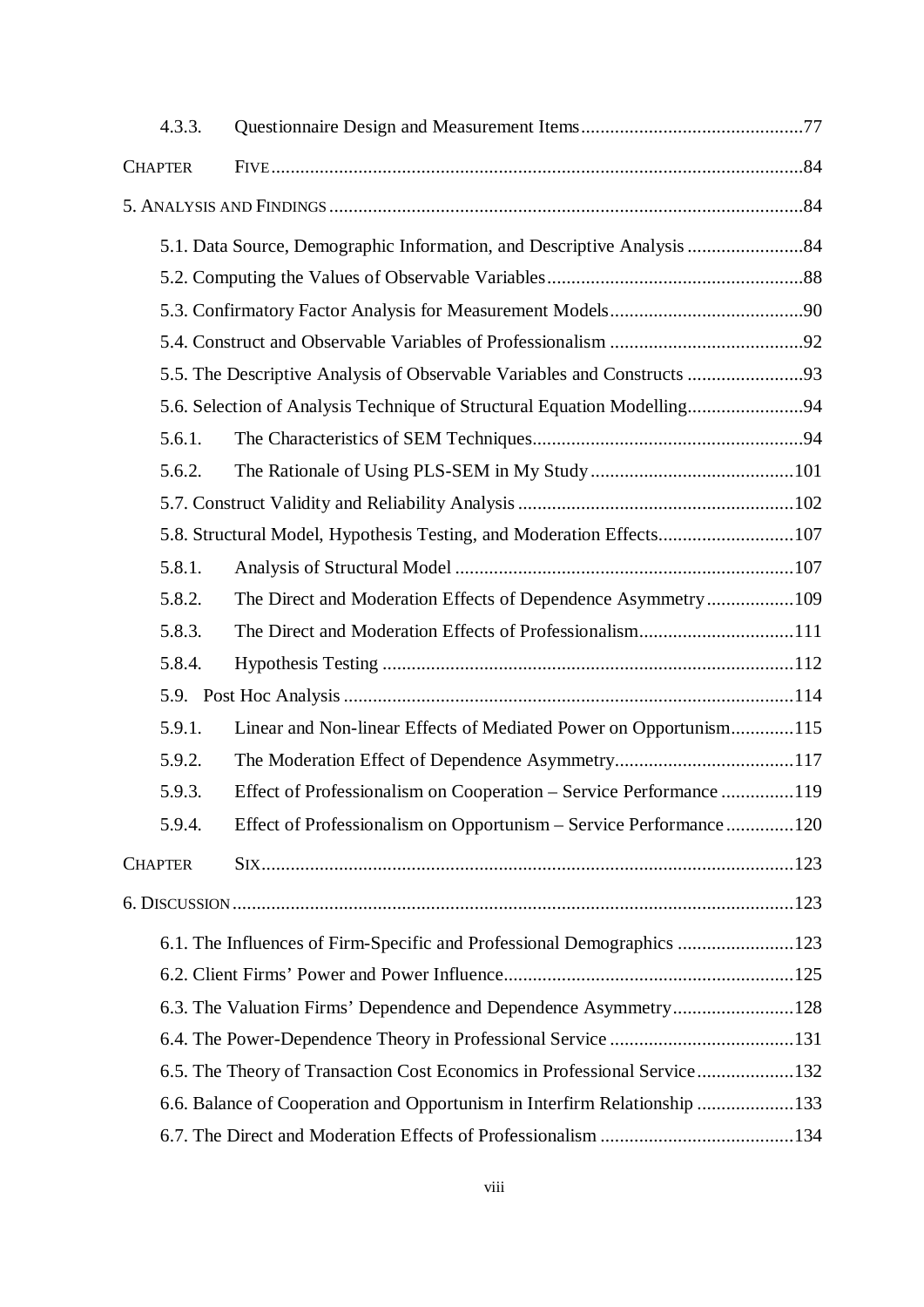| 6.8.1.         |                                                                           |  |
|----------------|---------------------------------------------------------------------------|--|
| 6.8.2.         |                                                                           |  |
| <b>CHAPTER</b> |                                                                           |  |
|                |                                                                           |  |
|                |                                                                           |  |
|                |                                                                           |  |
| 7.2.1.         | The Limitation of Power-Dependence Theory in Professional Service  142    |  |
| 7.2.2.         | Dependence Asymmetry – A Powerful Predictor to Opportunism144             |  |
| 7.2.3.         | The Integration of Cooperation and Opportunism in Interfirm Exchange  145 |  |
| 7.2.4.         |                                                                           |  |
|                |                                                                           |  |
|                |                                                                           |  |
|                |                                                                           |  |
|                |                                                                           |  |
|                |                                                                           |  |
|                |                                                                           |  |
|                |                                                                           |  |
|                |                                                                           |  |
|                |                                                                           |  |
|                | APPENDIX C: DISTRIBUTION OF VARIABLES FOR SERVICE PERFORMANCE (SP) 187    |  |
|                |                                                                           |  |
|                |                                                                           |  |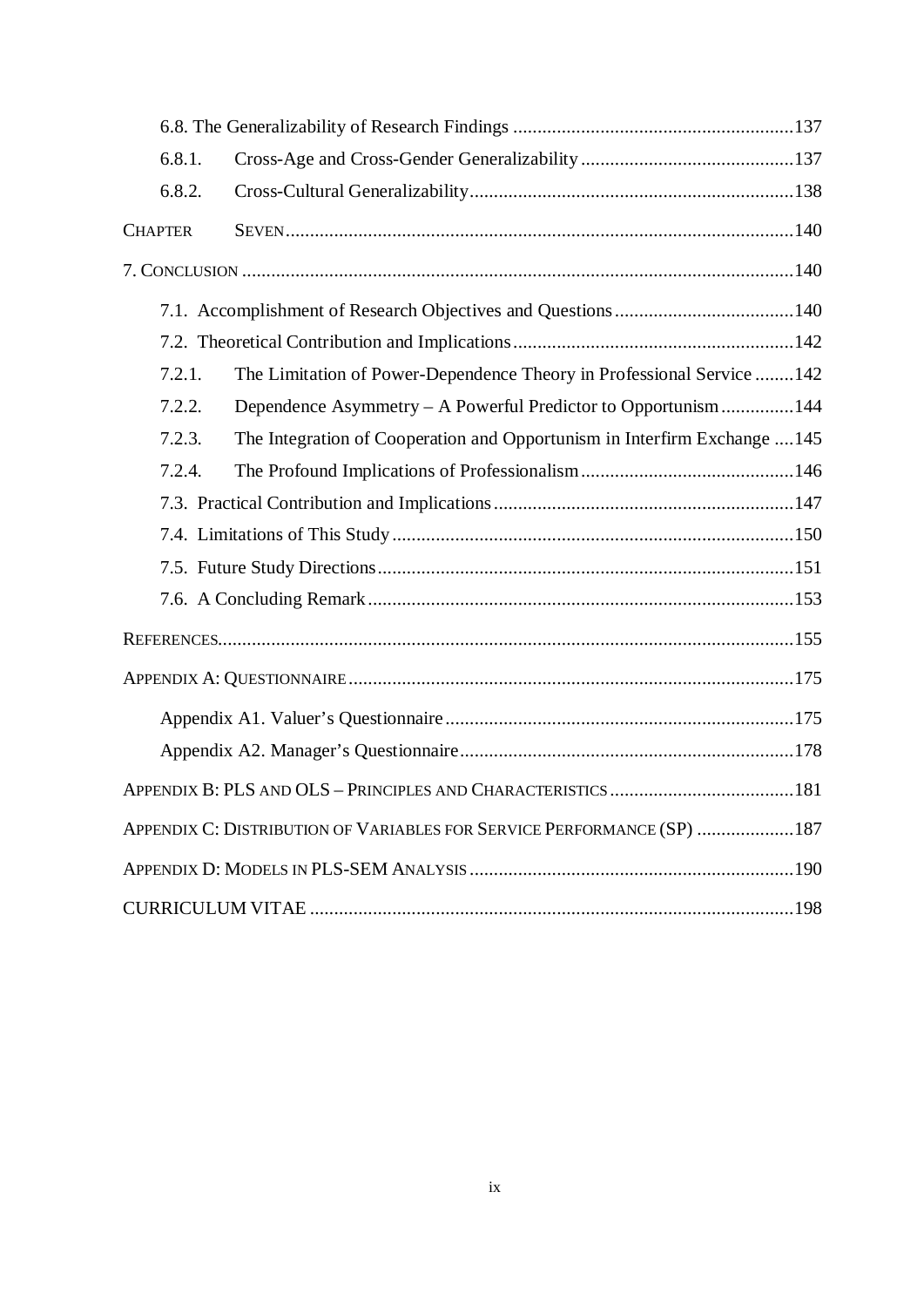## **LIST OFTABLES**

| Table 2.2. Reviewed Studies on Professionalism and the Effects of Professionalism 20 |  |
|--------------------------------------------------------------------------------------|--|
|                                                                                      |  |
| Table 2.4. Reviewed Empirical Studies on the Consequential Effects of Power 36       |  |
|                                                                                      |  |
| Table 2.6. Reviewed Empirical Studies on Dependence and Related Concepts 43          |  |
| Table 2.7. Reviewed Empirical Studies on Interfirm Exchange and Outcomes53           |  |
|                                                                                      |  |
|                                                                                      |  |
|                                                                                      |  |
|                                                                                      |  |
|                                                                                      |  |
|                                                                                      |  |
| Table 5.6. Construct Means, Standard Deviation, Correlation, and Validity  106       |  |
| Table 5.7. Analysis Results of Structural Model and Competing Models 108             |  |
|                                                                                      |  |